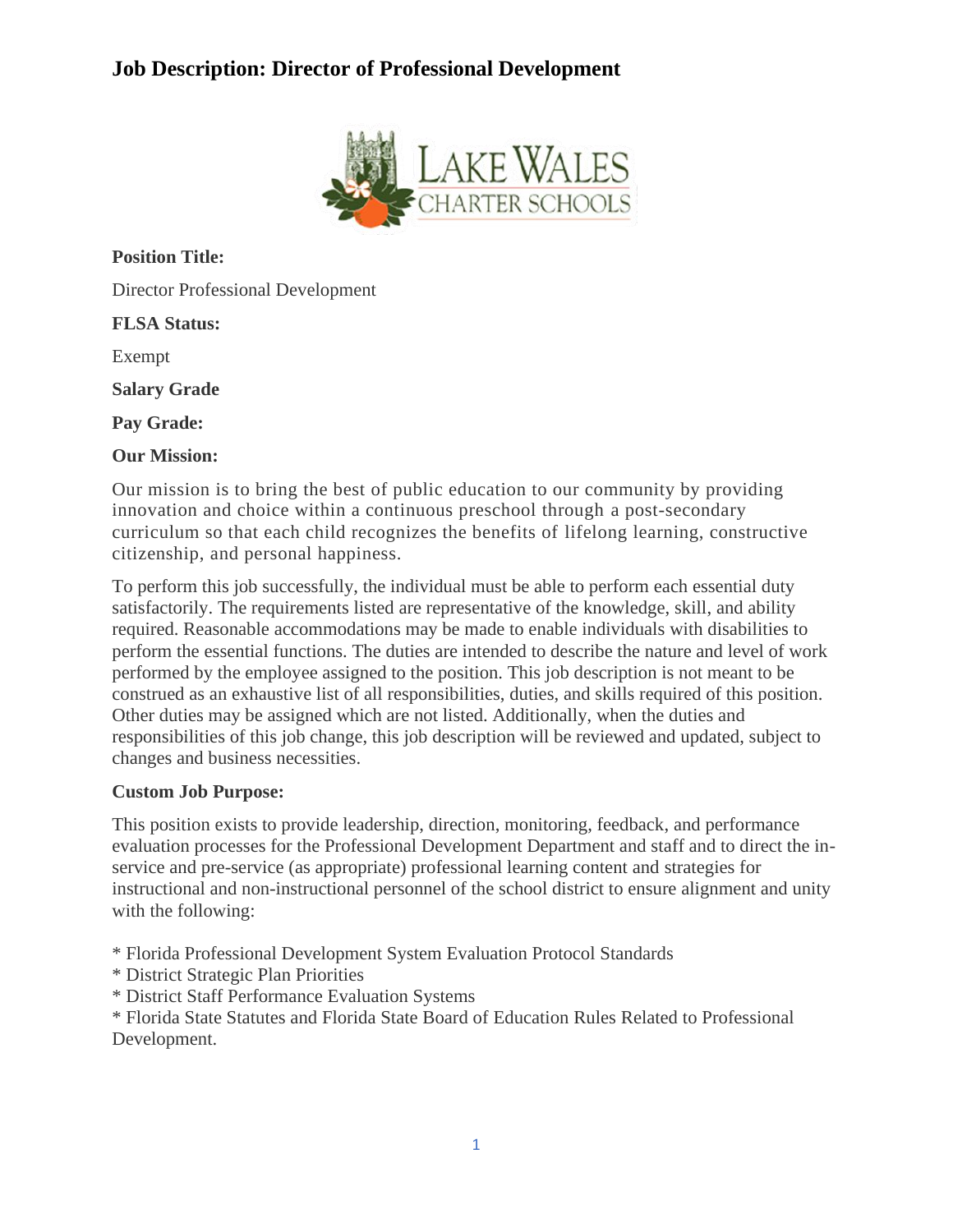## **Job Description: Director of Professional Development**

### **Essential Functions of this Job**

Develops and implements a comprehensive Professional Development System, including the Master In-service Plan. Plans, develops, directs, implements, and coordinates a staff professional learning program for the System as outlined in the Florida Professional Development System Evaluation Protocol Standards. Those standards describe Florida school districts' expectations regarding Planning, Learning, Implementing, and Evaluating professional learning processes at the Educator, School, and System levels. Coordinates professional learning with other departments, educational institutions, and interested groups. Serves as the central entity for coordinating and communicating professional learning opportunities, funding sources, consultants, and professional learning results. Directs the development and implementation of professional learning processes and content to support the successful implementation of all district personnel evaluation systems. Serves as university liaison for advanced degree programs. Coordinates the development of professional learning cadres as appropriate and the utilization of consultative services. Directs the preparation and administration of the Professional Development budgets. Manages the district's Title II-A Grant. Prepares reports and other correspondence relating to the Professional Development Department. Directs and supervises administrative, professional/technical, and support personnel in the Professional Development Department and evaluates their performance. Requires other staff in the Professional Development Department who are primarily responsible for determining and implementing teacher professional learning content, processes, and programs. Work closely with the Superintendent to determine the professional development priority needs for instructional staff

### **Non-Essential Functions of this Job**

Performs other duties as assigned.

## **Knowledge, Skills and Abilities:**

Considerable knowledge of and ability to apply Florida's Professional Development System Evaluation Protocol Standards and Learning Forward (National) Professional Learning Standards. Significant knowledge of the Florida Educator Accomplished Practices (FEAPs). Considerable knowledge of the principles and practices of the district, school, and educator-level professional learning processes. Significant knowledge of the school system and its subsystems. Significant understanding of Florida's High Effect Size Strategies for Instructional and Leadership Staff. Significant knowledge of Florida's Common Language of Instruction. Extensive knowledge of contemporary research about effective professional learning practices and instructional practices. Extensive knowledge of the principles and techniques of organizing and administering a large-scale school system professional learning program. Ability to analyze data and arrive at sound conclusions. Ability to express oneself effectively, orally and in writing. Ability to effectively communicate with multiple and varied district shareholders and plan, implement, and evaluate professional learning experiences for staff. Considerable knowledge of professional learning organizations such as Learning Forward, Association for Supervision and Curriculum Development (ASCD), and other nationally known professional learning resource groups. Bilingual/biliterate preferred.